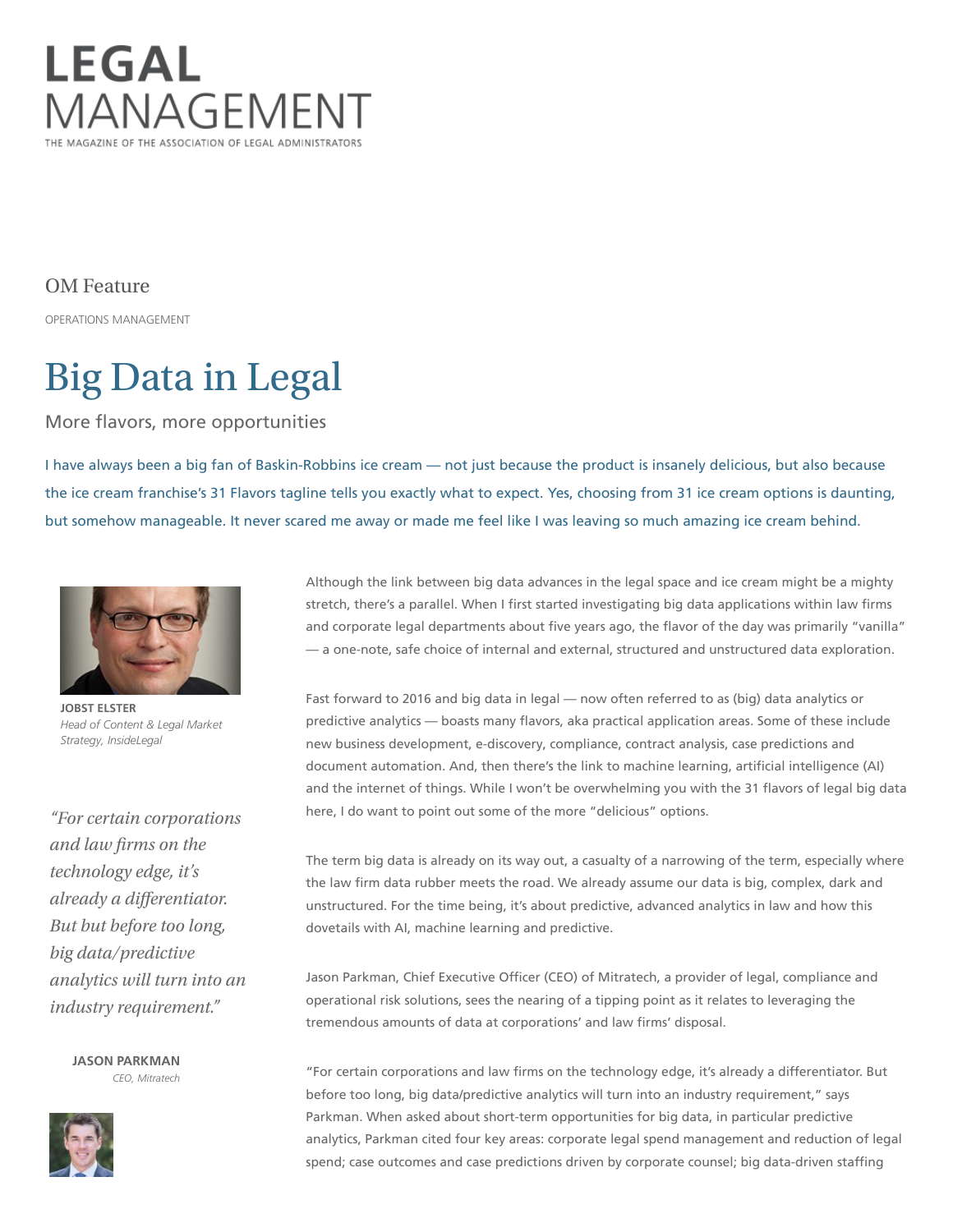and HR strategies; and predictive risk analytics. "In terms of big data analytics-based decisionmaking, it will be less about the traditional running analytics versus contextual, real-time decisionmaking," says Parkman.

## OUICK HIT 1

In a world increasingly driven by data, more employers are even using big data to make critical labor and employment decisions and reduce the risk of costly legal disputes.

### WHO'S DOING WHAT: SAMPLING THE TASTIEST FLAVORS

Charlotte Rushton, Managing Director, U.S. Large Law Firms and Head of Innovation for Thomson Reuters, explains that analyzing data more effectively does not have to be rocket science. "First, there are still tremendous opportunities to use existing data resources more efficiently — building better interfaces, search queries, search algorithms and results. There's much innovation that can be applied to optimizing each of these steps."

According to Rushton, the enormous potential for big data analytics starts with the data rather than the questions. "How can we take vast amounts of unstructured data and use it to glean useful insights? It's about understanding the relationship between data points and being able to generate insights that can identify trends, develop strategies, calculate probabilities and make accurate projections and other ways of finding practical applications for those insights," she says.

As part of Rushton's role as executive Innovation Champion for Thomson's Legal business, her team often experiments with different applications for legal analytics, ranging from visualizations to predictive models.

"For example, with the 2015 Legal Tech Open Innovation Challenge, we worked with CodeX – the Stanford Center for Legal Informatics, to host an open competition for teams to create high‐value analytics leveraging court docket data. In terms of outcomes, two of the winning submissions applied a regression technique to create predictive models for a specific motion (motion to dismiss) that could have a binary outcome. The submissions showed us that the data clustering and visualization aspects of analytics can be very powerful to generate insights," says Rushton.



## **MAKE THE SMART CHOICE WITH ALA'S JOB BANK.**



## Start your search today! alanet.org/careers

"First, there are still tremendous opportunities Another company, Premonition, helps organizations with lots of litigation find the best lawyers for specific cases. For Premonition CEO Toby Unwin, designing the Premonition big data system was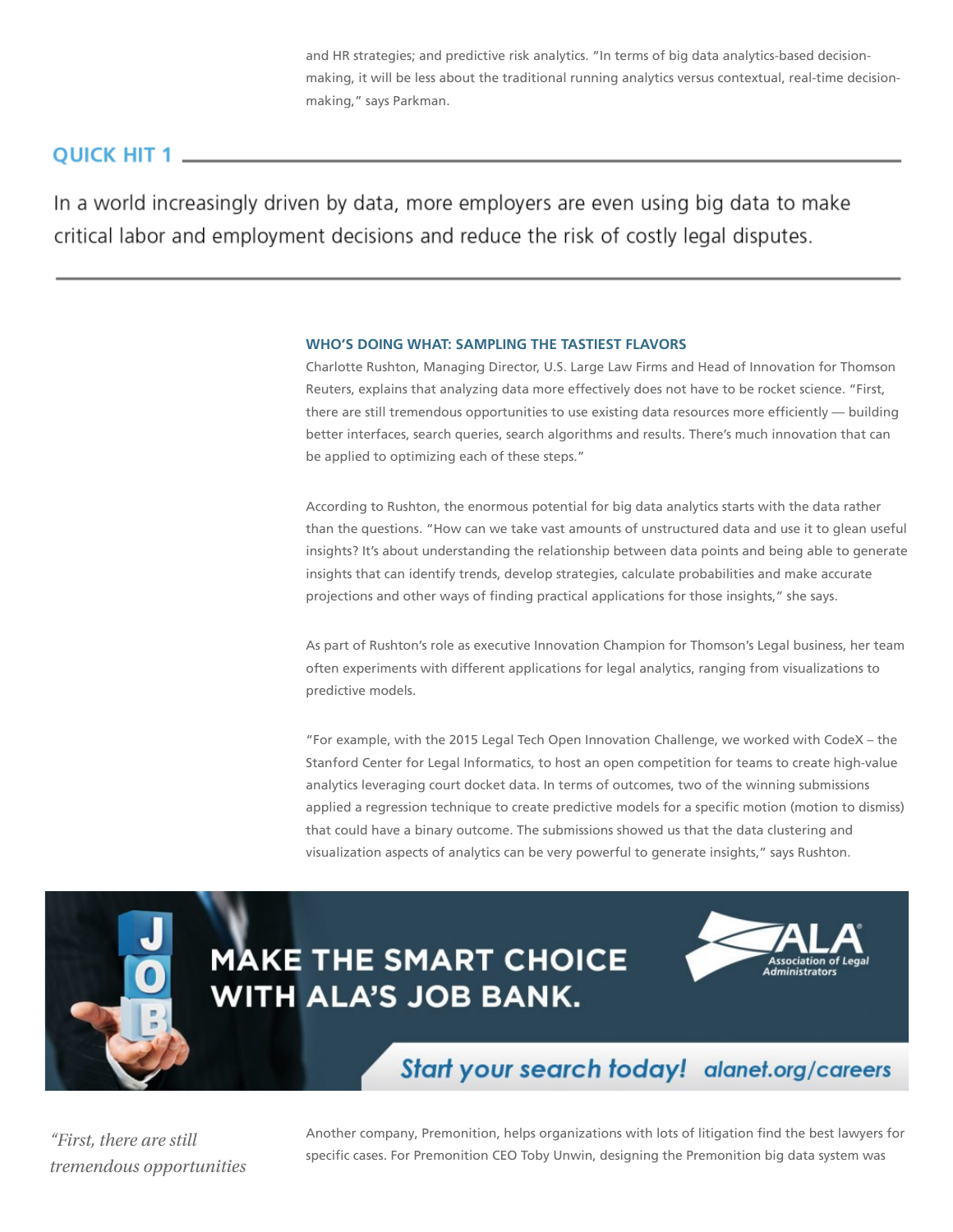to use existing data resources more efficiently — building better interfaces, search queries, search algorithms and results. There's much innovation that can be applied to optimizing each of these steps."

**CHARLOTTE** RUSHTON Managing Director, U.S. Large Law Firms and Head of Innovation, Thomson Reuters



very personal.

"I had to deal with large amounts of litigation and realized I had no way to find out who the best attorneys were and how we would be able to measure how good they were," says Unwin. To know how often a lawyer wins is an obvious question, but one that proved incredibly difficult to answer. Jaws dropped when we showed what we could find from existing court data."

However, big data analytics applications like Unwin's Premonition can be an acquired taste for lawyers. "While insurance companies love us — they're all about big data, analytics and performance measurement — lawyers? Not so much. Initially, it was like asking cows what they thought about McDonalds," says Unwin. "Slowly, now that they realize they can use this data to win account pitches and land new clients, they're starting to come around. When it becomes common knowledge that firm brand is not a good measure of litigator quality, the market will shift emphasis onto picking lawyers individually by real world, data-based metrics."

Melissa Kovacs, PhD, Principal of Data and Statistical Analysis firm FirstEval, knows that legal tops a list of industries that need big data — and need to understand it. "Law firms and attorneys are sitting on a gold mine of business intelligence data and past case data that can quide decisionmaking, boost case outcome successes, increase profitability and inform pricing structures, and more efficiently distribute their human capital."

In a world increasingly driven by data, more employers are even using big data to make critical labor and employment decisions and reduce the risk of costly legal disputes. Against this backdrop, Littler has created its big data initiative spearheaded by Dr. Zev J. Eigen, the firm's Global Director of Data Analytics. With a team of the firm's attorneys at his disposal, Littler's big data practice benchmarks and analyzes HR and litigation strategies on behalf of corporations.

## **QUICK HIT 2.**

Artificial intelligence, machine learning and big data go hand-in-hand. Machine learning, expert systems and other AI techniques enable lawyers to better process and mine data and information.

#### AI: THE NEXT BIG DATA FLAVOR

Artificial intelligence, machine learning and big data go hand‐in‐hand. Machine learning, expert systems and other AI techniques enable lawyers to better process and mine data and information. Mining documents in discovery and due diligence, answering routine questions, sifting data to predict case outcomes, drafting contracts — all are faster, better, cheaper and becoming more so with the assistance of intelligent software.

Case in point: Am Law 100/Global 100‐ranked firm Baker & Hostetler recently "hired" a robot lawyer, created by ROSS Intelligence, to be employed in the law firm's bankruptcy practice. The AI assistant, built on IBM's Watson big data technology, improves on legal research by providing only the most highly relevant answers rather than thousands, cutting down on the amount of information sifting. Additionally, it constantly monitors current litigation in order to notify users